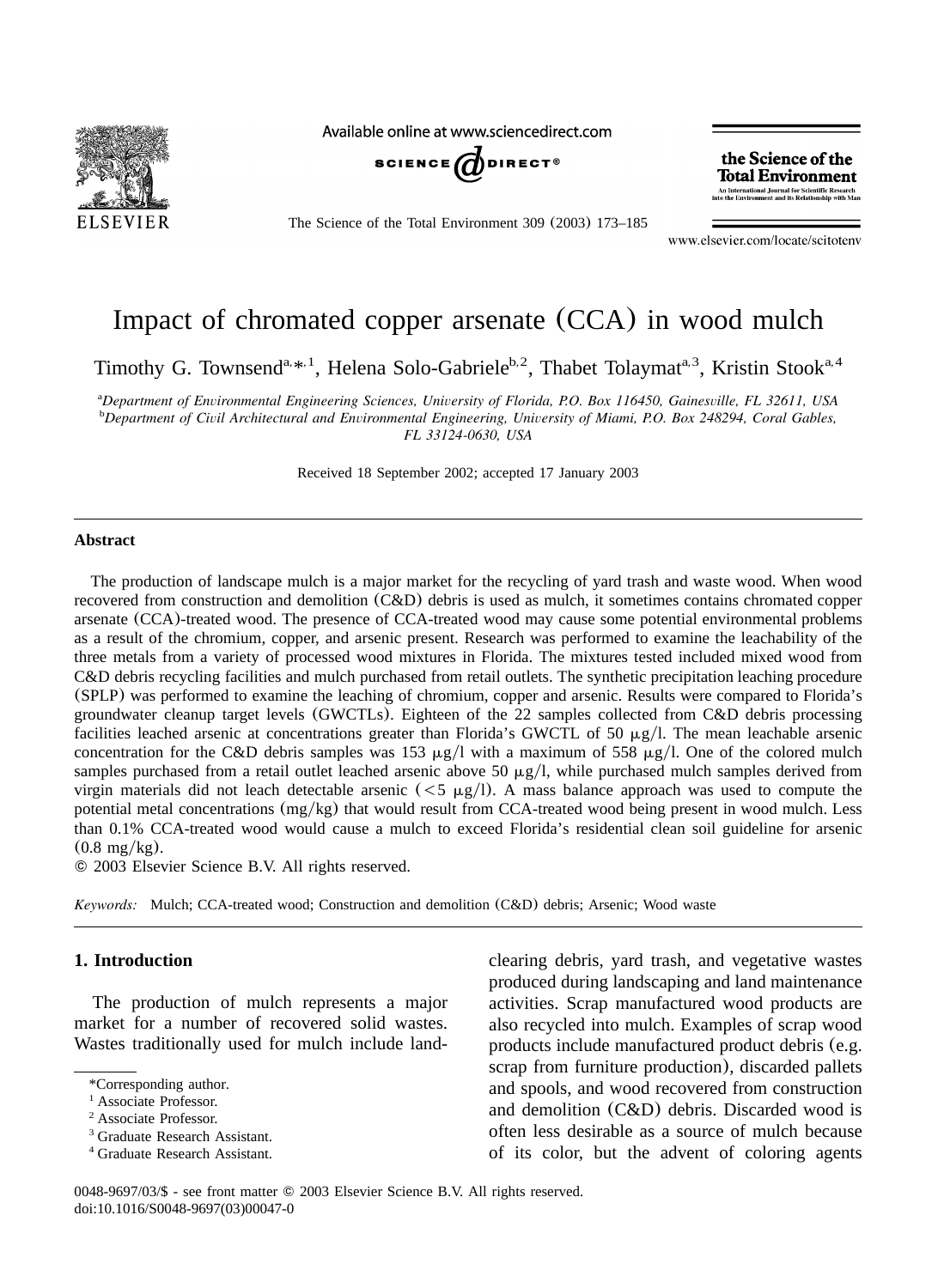designed to dye wood to more aesthetically acceptable colors has opened this market. In addition to landscaping applications, processed wood is also used at times for playground buffering material and animal bedding. The source and characteristics of the wood are important, since the presence of foreign materials (e.g. nails) and hazardous chemicals may limit the value and market for the mulch. Lead is one example of a hazardous chemical that has caused problems with reuse of scrap wood products, as a result of wood painted with leadbased paint ([Bebee and England, 1998](#page-11-0)).

The presence of pressure treated wood in processed wood mulch may also pose a problem. The most common wood preservative used in recent years has been chromated copper arsenate (CCA) ([AWPA, 1999; Solo-Gabriele et al., 1998](#page-11-0)). CCA contains chromium, copper and arsenic, and all three heavy metals have potential adverse impacts on human health and the environment ([Weis et al.,](#page-12-0) [1995; Weis and Weis, 1999; Brown et al., 2001;](#page-12-0) [Decker et al., 2002; Gordon et al., 2002](#page-12-0)). Arsenic and chromium are regulated in the US as primary drinking water standards (50 and 100  $\mu$ g/l, respectively) while copper is regulated as a secondary drinking water standard (1000  $\mu$ g/l). A discussion of drinking water standards is appropriate because many US states have adopted them as groundwater standards or guidelines. Florida, for example, developed groundwater cleanup target levels (GWCTLs) for arsenic, chromium and copper that are the same as the drinking water standards. When evaluated as part of the clean-up of contaminated sites and the reuse of wastes in the environment, both arsenic and chromium  $(Cr^{6+})$  are considered carcinogens, and copper poses a chronic toxicity risk ([FAC, 2000](#page-11-0)). Copper also represents a chemical of concern when discussing toxicity to aquatic organisms ([Flemming and Trevors, 1989](#page-11-0)).

CCA-treated wood has been documented to occur in wood recovered from C&D debris recycling facilities in Florida ([Tolaymat et al., 2000](#page-11-0)). The two primary markets for recovered wood in Florida are industrial boiler fuel and landscape mulch. While the C&D debris recycling facilities are encouraged to separate treated wood from untreated wood prior to use for mulch, CCAtreated wood still finds its way into the mixed

wood stream. This results from either the lack of understanding by C&D debris facility operators that treated wood should not be included in mulch or the difficulty to distinguish CCA-treated wood from untreated wood. When wood is painted, weathered, or dirty, identification of CCA-treated wood from other non-preserved wood is very difficult. In 1997, mulched C&D debris wood from 12 facilities in Florida was found to contain up to 20% CCA-treated wood by weight, with an average of 6% ([Tolaymat et al., 2000](#page-11-0)). During 1999, woodpiles at three Florida C&D debris recycling facilities contained between 9 and 30% CCAtreated wood ([Townsend et al., 2001](#page-11-0)). During 2001, wood waste was found to contain 22% CCAtreated wood for an extensive study conducted at one Florida C&D debris recycling facility ([Solo-](#page-11-0)[Gabriele et al., 2001](#page-11-0)). The situation is further complicated by the anticipated increase in CCAtreated wood entering the waste stream over the coming decades ([Solo-Gabriele and Townsend,](#page-11-0) [1999](#page-11-0)). It is estimated that approximately 140 000  $m<sup>3</sup>$  of CCA-treated wood product were disposed in Florida during the year 2000. This quantity is forecasted to increase to  $900\,000\,$  m<sup>3</sup> by 2015 ([Solo-Gabriele and Townsend, 1999](#page-11-0)).

Two possible impacts of CCA-treated wood in landscape mulch are discussed here. The first is the possible impact on human health from direct exposure to the mulch (ingestion, dermal contact, inhalation). The second is the leaching of heavy metals from the mulch. While the metals in the wood are often described as being fixed or bound to the wood, small concentrations of metals do leach out over time when exposed to rainfall or soil moisture ([Cooper and Ung, 1997; Stilwell and](#page-11-0) [Gorny, 1997; Hingston et al., 2001](#page-11-0)). It may be argued that if CCA-treated wood is permitted for its intended use (e.g. a fence post in the environment), then its presence in landscape mulch should represent no more of a risk. A few notable differences between the presence of CCA-treated wood as mulch and its presence in its intended use are worth discussing. First, the surface area available for leaching is much greater once the wood is mulched. A greater CCA-treated wood surface area results in greater heavy metal leaching ([Townsend](#page-11-0) [et al., 2001](#page-11-0)). The smaller particle size also makes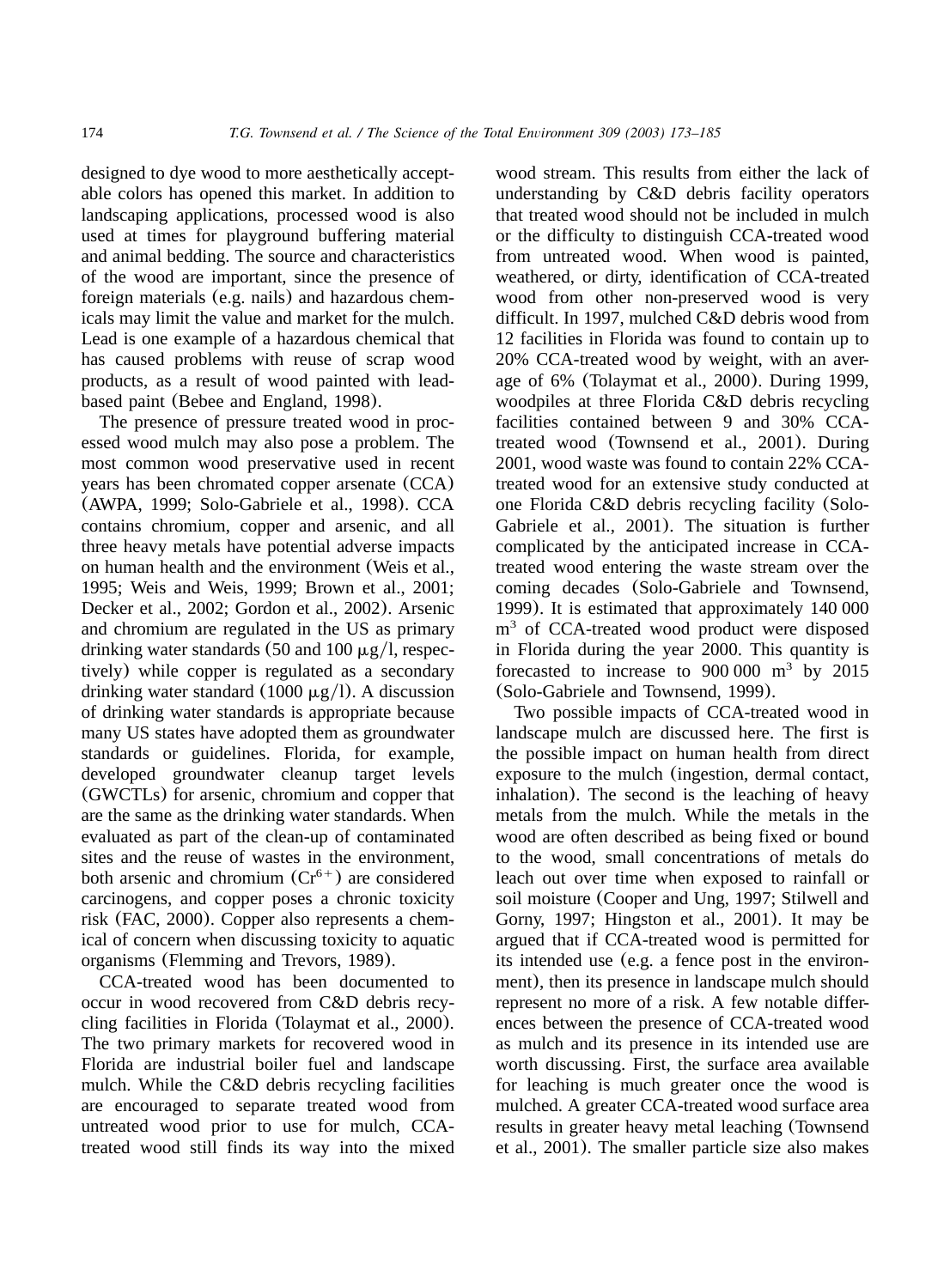the direct human exposure pathway a realistic scenario. Direct human exposure can be in the form of dislodgeable chemicals that rub off on hands and are then inadvertently ingested through hand-to-mouth contact, or from direct consumption of small wood particles ([Wester et al., 1993;](#page-12-0) [Rahman and Hughes, 1994; Hughes et al., 1995](#page-12-0)). The wood treating industry recommends that small particles of CCA-treated wood such as sawdust generated from cutting the wood, be cleaned up and disposed of properly ([AWPI, 1995](#page-11-0)). Second, the placement of mulch represents the final disposition of the wood. The wood under most circumstances will remain where placed and will ultimately become integrated into the underlying soil, providing for the ultimate disposal of the wood. At the end of its usable life, a fence post or a deck board will be removed and disposed in a different location. The wood treating industry recommends that CCA-treated wood taken out of service should be disposed in a lined sanitary landfill or a waste-to-energy facility ([AWPI,](#page-11-0) [1995](#page-11-0)).

Research was conducted to examine the possible environmental impacts of CCA-treated wood occurring in uses such as landscape mulch in Florida. Two pathways were examined: leaching to groundwater and direct human exposure. To examine leaching to groundwater, samples of C&D debris wood mulch previously analyzed to determine the presence of CCA-treated wood ([Tolaymat](#page-11-0) [et al., 2000](#page-11-0)) were further tested using the synthetic precipitation leaching procedure (SPLP). Additional samples, both from C&D debris and from commercial mulch products, were collected and analyzed. The SPLP leachate concentrations of arsenic, chromium, and copper were measured in the leachate and compared to Florida's GWCTLs. The direct exposure pathway was examined by performing mass balance calculations and determining the amount of CCA-treated wood that could be present in mulch before it exceeds riskbased direct exposure concentrations.

## **2. Methodology**

Samples of processed C&D debris wood collected from 12 C&D debris recycling facilities in

1997 were leached using the synthetic precipitation leachate procedure (SPLP) ([Tolaymat et al., 2000](#page-11-0)). While the 1997 processed woodpiles may not have been all destined for landscape mulch (some were likely being sold as boiler fuel at the time), they do represent similar materials as those being colored and used as mulch. One additional sample of processed wood mulch was collected from a C&D debris recycling facility in 1999. Two samples of commercial colored mulch (source of wood unknown) were also tested. Samples of other commercial landscaping mulch products made from virgin wood (pine bark, cypress) were tested as controls. The methods performed as part of this study included a collection of processed wood mulch samples, sample preparation, sample leaching, and analysis of leachate for arsenic, chromium, and copper.

## *2.1. Sample collection and preparation*

The methods used for collection and processing of samples collected in 1997 have been described previously ([Tolaymat et al., 2000](#page-11-0)). Composite samples of processed wood from large woodpiles were collected in 120-l plastic containers. While some additional size reduction was performed in the laboratory, this was only conducted to mix the wood and size-reduce oversized pieces. The final size of the wood chips used in the laboratory was not substantially different than that sold as mulch. During the time period between sample collection in 1997 and the leaching analysis in 1999 and 2000, the wood samples were stored in plastic containers at  $4^{\circ}$ C.

Mulched wood from an additional C&D debris recycling facility was sampled in the summer of 1999 (southeast Florida). At this facility, operators removed wood manually from incoming loads of C&D debris and stockpiled it. A horizontal grinder was employed to size-reduce the wood and the wood was then colored (red) and sold as landscape mulch. Two composite samples from a large pile of colored processed wood were collected in plastic bags. Mulch from a yard waste processing facility was also collected. This site accepted yard waste from local residents and processed the material into mulch using a tub grinder. One composite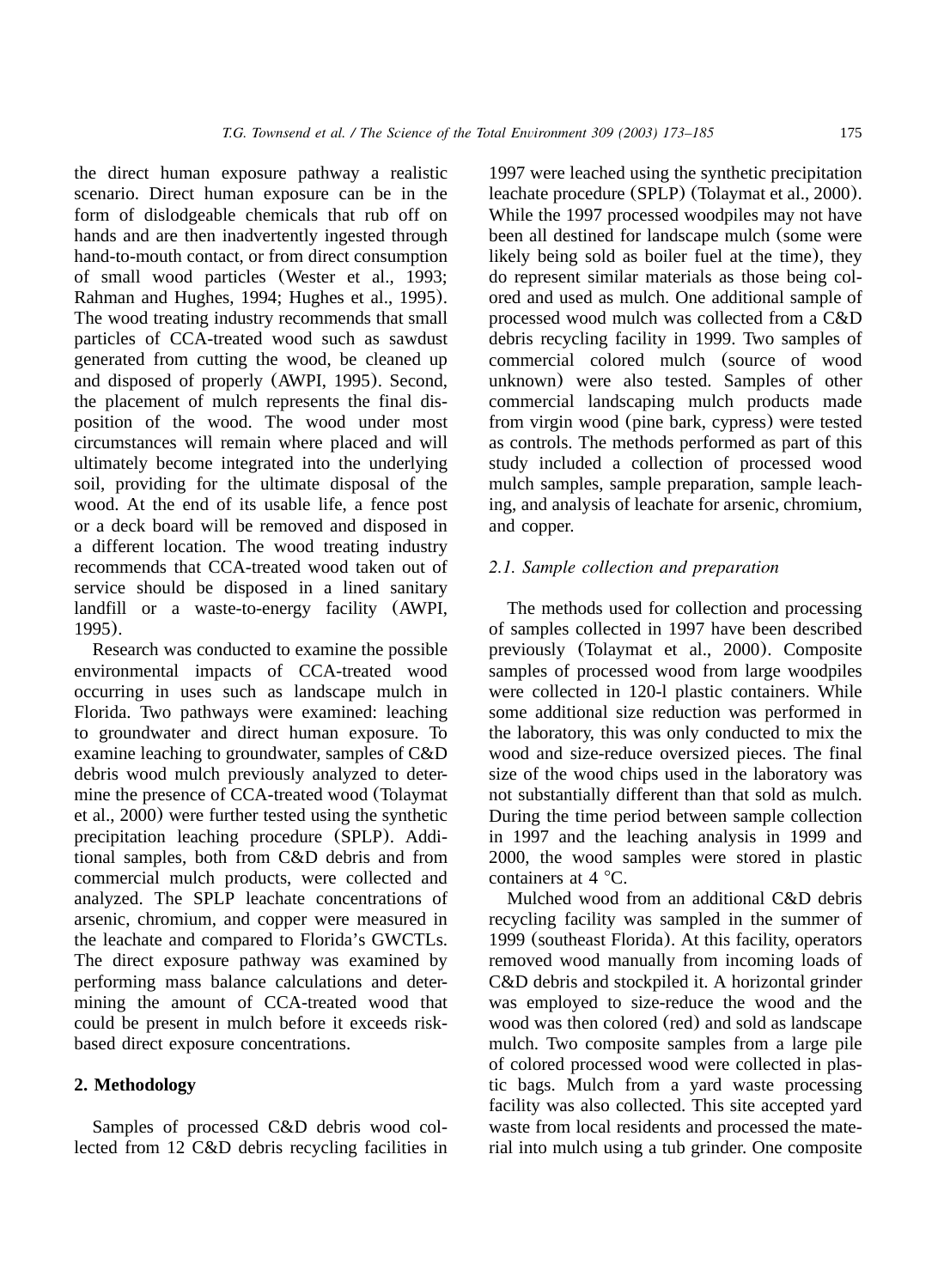| Table 1                           |  |  |
|-----------------------------------|--|--|
| Description of the samples tested |  |  |

| Sample <sup>a,b</sup>                                                                | Sample source description                                                     |
|--------------------------------------------------------------------------------------|-------------------------------------------------------------------------------|
| A1, A2                                                                               | Processed wood waste: source separated C&D and pallets.                       |
| B1                                                                                   | Processed C&D wood waste from recycling facility.                             |
|                                                                                      | Wood separated up front in manual recovery system.                            |
| C1, C2                                                                               | Processed wood waste: source separated C&D and pallets.                       |
| D <sub>1</sub> , D <sub>2</sub> , D <sub>3</sub> , D <sub>4</sub>                    | Processed C&D wood waste from recycling facility. Wood separated up front     |
|                                                                                      | in mechanical recovery system. D2 and D4 were largely yard waste.             |
| E1, E2, F1, G1,                                                                      | Processed C&D wood waste from recycling facility.                             |
| H <sub>1</sub> , H <sub>2</sub> , I <sub>1</sub> , I <sub>2</sub> , J <sub>2</sub> , | Wood separated up front in manual recovery system.                            |
| K1, M1, N1, N2                                                                       |                                                                               |
| P1                                                                                   | Commercial colored mulch purchased from garden supply store in north Florida. |
| Q1, Q2                                                                               | Commercial colored mulch purchased from garden supply store                   |
|                                                                                      | in southeast Florida.                                                         |
| R1                                                                                   | Vegetative mulch from yard waste and land clearing in north Florida.          |
| S <sub>1</sub>                                                                       | Pine bark mulch from north Florida.                                           |
| T1                                                                                   | Cypress mulch purchased from garden supply store in north Florida.            |
| U1                                                                                   | Cypress mulch purchased from garden supply store in north Florida.            |

<sup>a</sup> Different letters indicate different sites, numbers indicate samples collected from a particular site.

<sup>b</sup> Samples A–M were leached in triplicate, and samples N–U were leached in duplicate.

sample of an onsite pile was sampled. Colored wood samples (red) from different vendors were purchased from two different retail stores. The original source of the wood (C&D debris, yard waste, virgin wood) was not identified on the packaging. In addition to the red-colored mulch, mulch samples made of natural pine bark mulch and cypress mulch were also purchased from a retail store. A summary of all samples tested is presented in Table 1. Samples with the same initial letter came from the same facility. The number of samples collected from each facility ranged from 1 to 4.

# *2.2. Leaching tests*

All mulch samples were leached using US EPA Method 1312, the Synthetic Precipitation Leaching Procedure (SPLP). This test was developed as a tool to evaluate the leaching of chemical constituents from waste materials or contaminated soils into ground and surface waters. Unlike the more common toxicity characteristic leaching procedure (TCLP), which simulates leaching in a municipal solid waste landfill, the SPLP uses a simulated rainwater leaching solution and is designed to assess leaching in environments exposed to rain

water. This method provides a more realistic assessment of metal mobility under field conditions, (i.e. what happens when it rains) ([Hageman](#page-11-0) [et al., 2000; Jang and Townsend, 2001](#page-11-0)). The SPLP test starts with the preparation of a sulfuric acid/ nitric acid solution (60 g sulfuric acid and 40 g of nitric acid). This solution is then used to prepare the SPLP extraction fluid by diluting the sulfuric/ nitric acid mixture in reagent water (0.4–0.5 ml into 2 l) so that the pH of the resulting extraction fluid is at  $4.22 \pm 00.5$ . A 100-g mulch sample is weighed and then placed in a 2-l polyethylene extraction vessel. Two liters of SPLP extraction fluid are added to the sample. The samples are then rotated for  $18 \pm 2$  h. After rotation, samples are removed from the agitator and filtered. The filtrate is collected in plastic bottles and nitric acid is added until the pH of the solution is below 2.0 ([US EPA, 1996a](#page-12-0)).

# *2.3. Leachate digestion and analysis*

Prior to analysis, the leachate samples were digested according to US EPA SW-846 method 7060A for arsenic and method 3020 for copper and chromium ([US EPA, 1996a](#page-12-0)). Both methods are open vessel methods that require the addition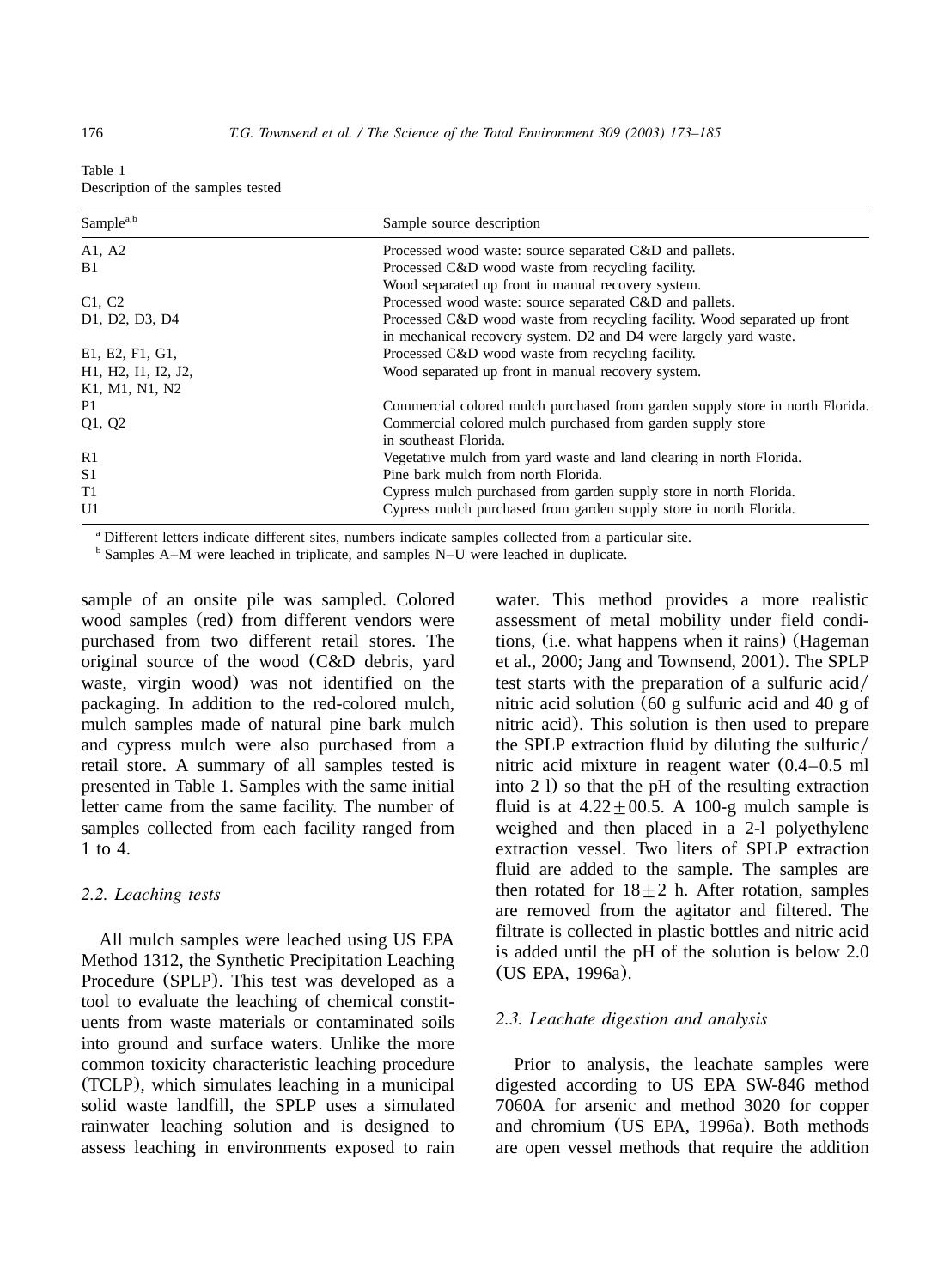of concentrated nitric acid to a 100-ml sample of SPLP extract. The arsenic method also calls for the addition of 30% hydrogen peroxide. The analysis of arsenic, copper, and chromium was conducted using a Perkin–Elmer Atomic Absorption (AA) graphite furnace Spectrophotometer Model 5100 equipped with Zeeman Background Correction. The detection limit for the three metals was  $10 \mu g/l$ . Samples M–U were reanalyzed for arsenic at the lower detection limit of 5  $\mu$ g/l in order to compare the virgin mulch sample results to the new arsenic drinking water standard (10  $\mu$ g/l). Samples A–M were leached in triplicate while the rest of the samples were leached in duplicate. Laboratory blanks, blank spikes, matrix spikes and duplicate samples were digested and analyzed for quality control purposes.

# **3. Results and discussion**

#### *3.1. Final leachate pH*

Many factors control the extent to which a heavy metal leaches from a waste material into an aqueous medium, but perhaps none more than pH ([Sposito et al., 1982; Van der sloot et al., 1997](#page-11-0)). It is thus important to report the final pH of the leaching fluid. Even though the initial pH of the SPLP extraction fluid is acidic (4.22), the amount of acid is small. A small amount of alkalinity in the sample causes the pH of the leaching fluid to increase and thus impacts the concentration of metals that leach. Table 2 presents the final pH of the leaching test fluids.

An examination of Table 2 indicates that the samples collected from C&D debris processing facilities possessed a higher pH than the virgin mulch (samples S, T and U). The final leaching pH values for the C&D debris wood mulch (samples A–N) ranged from 5.7 to 7.8, with only site C being less than 6.5. The pH values of the virgin mulch samples were all less than 6.0 (4.50–5.96). C&D debris wood mulch is likely to contain other impurities such as dirt, concrete, and gypsum. Such impurities can provide mineral buffering capacity to raise the final pH of the leaching fluid.

| Table 2 |  |  |  |
|---------|--|--|--|
|         |  |  |  |

Heavy metal concentrations in SPLP leachates

| Name           | Final pH | Metal concentration $(\mu g/l)$ |              |        |  |
|----------------|----------|---------------------------------|--------------|--------|--|
|                |          | As                              | Cr           | Cu     |  |
| A <sub>1</sub> | 7.69     | 52.3                            | 49.4         | 41.9   |  |
| A <sub>2</sub> | 7.80     | 56.2                            | 54.0         | 44.6   |  |
| B1             | 6.83     | 182                             | 82.2         | 96.1   |  |
| C1             | 5.71     | 275                             | 118          | 340    |  |
| C <sub>2</sub> | 6.03     | 176                             | 110          | 136    |  |
| D1             | 7.23     | 41.9                            | 67.5         | 148    |  |
| D2             | 6.65     | < 10.0                          | < 10.0       | 94.4   |  |
| D <sub>3</sub> | 7.25     | 165                             | 39.3         | 94.9   |  |
| D <sub>4</sub> | 7.34     | < 10.0                          | < 10.0       | < 10.0 |  |
| E1             | 7.05     | 73.8                            | 55.3         | 35.5   |  |
| E2             | 7.32     | 71.0                            | 43.2         | 49.9   |  |
| F1             | 7.27     | 68.5                            | 38.3         | 25.8   |  |
| G1             | 7.20     | 160                             | 112          | 66.2   |  |
| H1             | 6.83     | 80.6                            | 35.8         | 42.8   |  |
| H2             | 6.56     | 153                             | 45.1         | 64.2   |  |
| `I1            | 7.22     | 158                             | 68.1         | 43.3   |  |
| I2             | 7.10     | 94.8                            | 39.1         | 24.2   |  |
| J <sub>2</sub> | 7.38     | 49.0                            | 30.1         | 34.5   |  |
| K1             | 6.67     | 558                             | 229          | 217    |  |
| M1             | 7.06     | 347                             | 170          | 633    |  |
| N1             | 6.82     | 173                             | 85.9         | 35.1   |  |
| N <sub>2</sub> | 6.79     | 156                             | 73.8         | 56.2   |  |
| P <sub>1</sub> | 5.81     | < 5.00                          | < 10.0       | 11.1   |  |
| Q <sub>1</sub> | 8.11     | 65.0                            | 24.0         | 17.7   |  |
| Q <sub>2</sub> | 8.16     | 65.8                            | 26.1         | 16.8   |  |
| R1             | 7.56     | 56.7                            | 117          | 36.1   |  |
| S1             | 5.85     | < 5.00                          | < 10.0       | 19.7   |  |
| T1             | 5.96     | < 5.00                          | < 10.0       | < 10.0 |  |
| U1             | 4.50     | < 5.00                          | ${}_{<10.0}$ | < 10.0 |  |

## *3.2. Leachate metal concentrations*

All of the leachate samples were analyzed for arsenic, chromium, and copper. The metals were analyzed as the total of all species of metal occurring, not for individual species (e.g. trivalent chromium vs. hexavalent chromium). The results for all three metals are presented in Table 2. The concentrations presented for samples A–M represent the average of three leaching tests and the values for samples N–U represent the average of two leaching tests. Histograms of the leached concentrations of these three metals are presented in [Fig. 1.](#page-5-0) The histograms reflect all of the individual samples collected from C&D debris processing facilities (including triplicates and duplicates). When looking at the entire sample data set, the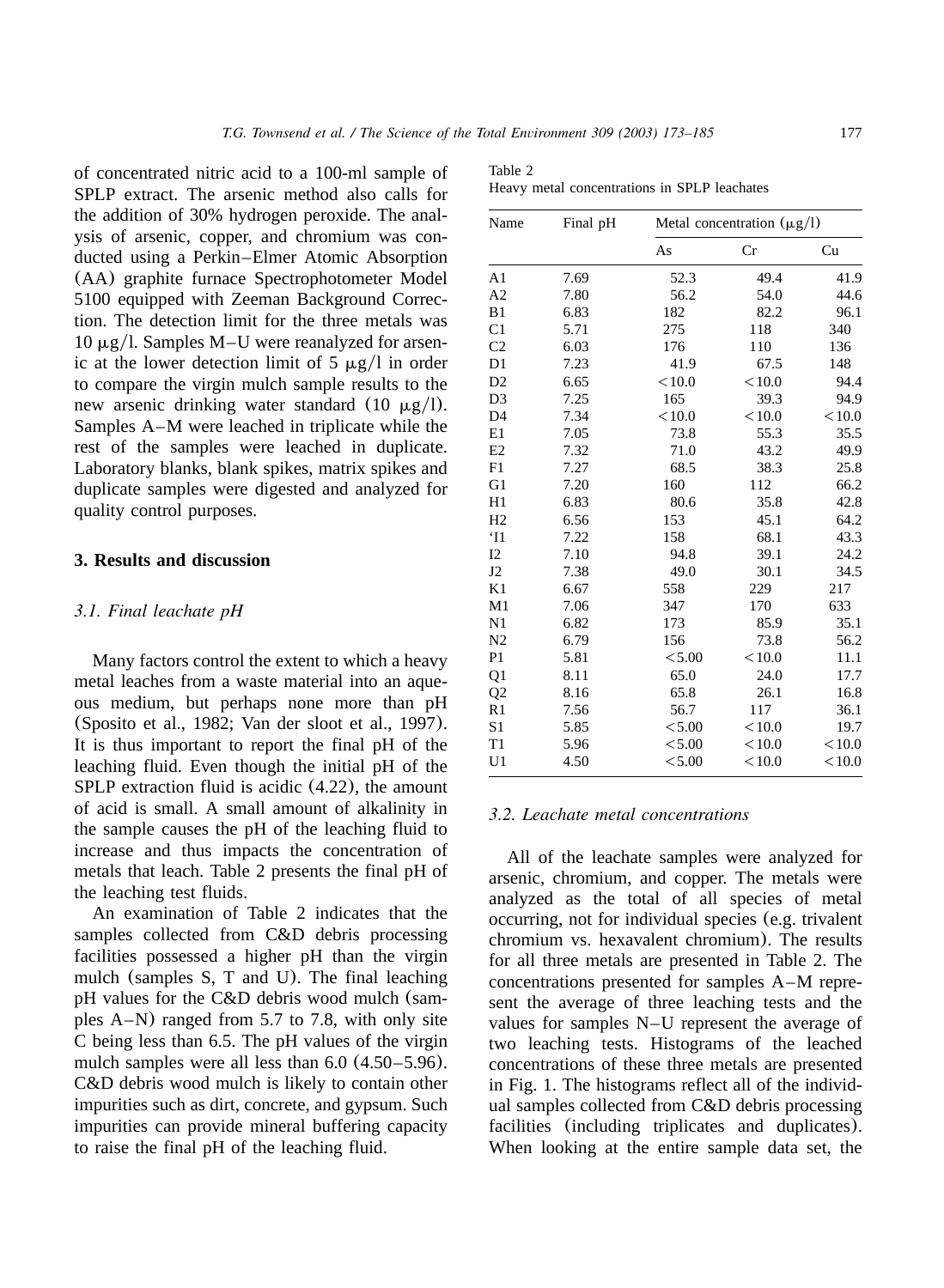<span id="page-5-0"></span>

Fig. 1. Distribution of arsenic chromium and copper concentrations in leachates from processed C&D debris.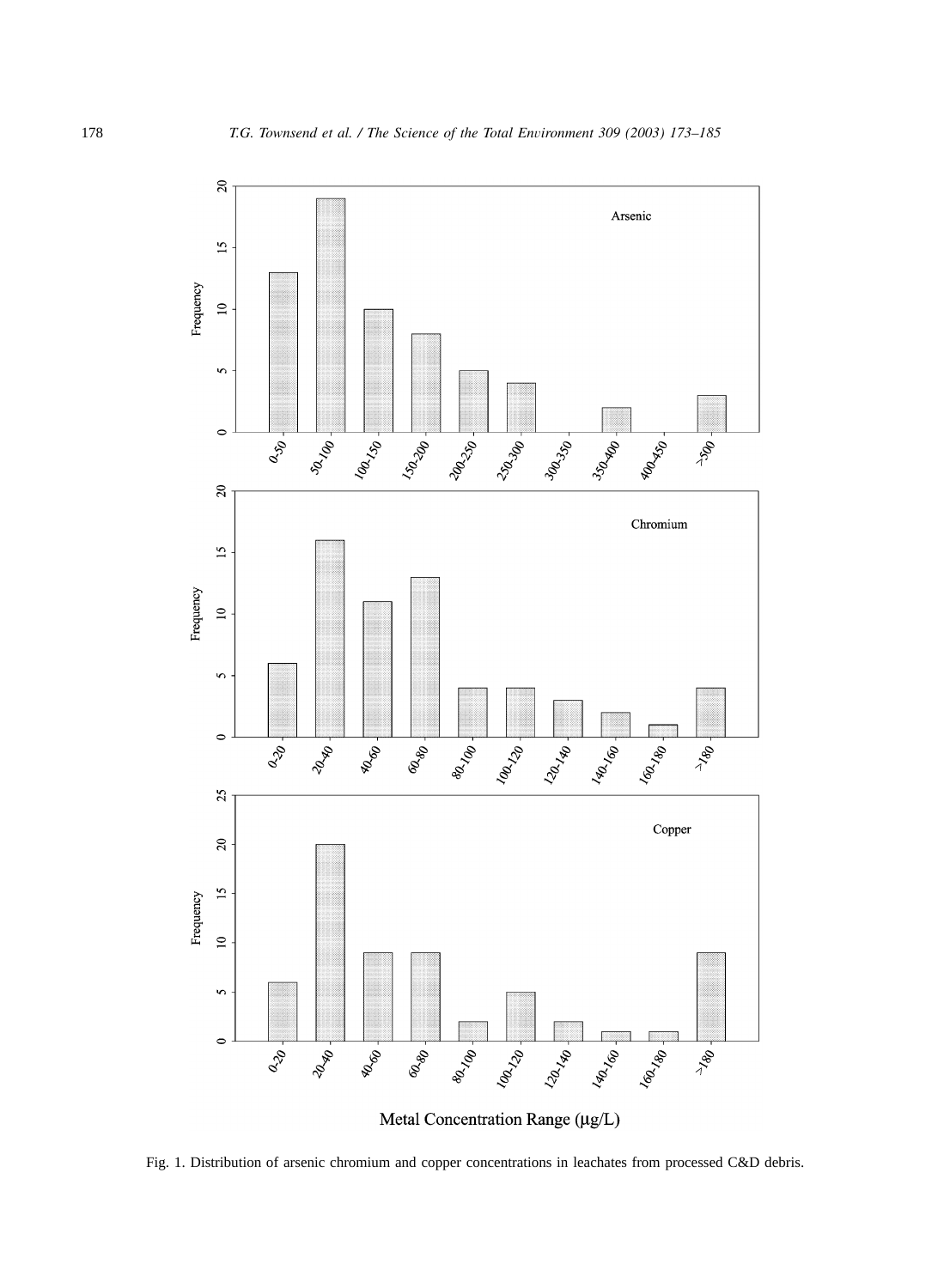| Table 3 |                                             |  |  |
|---------|---------------------------------------------|--|--|
|         | Mean metal concentrations in SPLP leachates |  |  |

| Sample                                                   | As          | Cr          | Cu          |
|----------------------------------------------------------|-------------|-------------|-------------|
|                                                          | $(\mu$ g/l) | $(\mu g/l)$ | $(\mu$ g/l) |
| 1997 $C&D$ debris samples (sites $A-M$ )                 | 153         | 73.4        | 113         |
| 1999 $C&D$ debris mulch sample (site N)                  | 164         | 79.8        | 45.7        |
| Yard waste facility (site R)                             | 56.7        | 117         | 36.1        |
| Commercial mulch (pine bark, cypress)<br>(sites S, T, U) | < 5.0       | < 10.0      | 6.56        |
| Colored mulch $1$ (site P)                               | < 5.0       | < 10.0      | 11.1        |
| Colored mulch $2$ (site $Q$ )                            | 65.4        | 25.0        | 17.2        |

concentration of arsenic ranged from below detection limit (5 or 10  $\mu$ g/l) to 558  $\mu$ g/l. The chromium concentrations ranged from below detection limit (10  $\mu$ g/l) to 229  $\mu$ g/l, while the copper concentrations ranged from below detection limit (10  $\mu$ g/l) to 340  $\mu$ g/l.

Arsenic was found to have the highest mean concentration of all three metals analyzed in the SPLP leachates from the C&D debris wood samples. The average arsenic concentration (arithmetic) in the SPLP leachates from the 1997 C&D debris samples was 153  $\mu$ g/l (see Table 3), while the 1999 sample was 164  $\mu$ g/l. For purposes of calculating mean concentrations, values below detection limit were treated as one-half of the detection limit. The two C&D debris facility samples with SPLP arsenic concentrations below detection limit (D2 and D4) were piles identified as primarily yard trash. Many C&D debris recycling facilities also accept and grind yard trash and land clearing debris. The average chromium concentration was 73.4  $\mu$ g/l for the 1997 samples and 79.8  $\mu$ g/1 for the 1999 sample, and the average copper concentration was 113  $\mu$ g/l for the 1997 samples and 45.7  $\mu$ g/l for the 1999 sample. Heavy metals were for the most part absent in the SPLP leachates from the pine bark and cypress mulch samples (arsenic and chromium were below detection limits; copper was measured above the detection limit in one of three virgin mulch samples). The yard trash sample (R1) and one of the commercial colored mulch sources (Q1, Q2) leached detectable levels of all three metals. The other commercial colored mulch source did not leach detectable levels of either arsenic or chromium.

In the majority of the C&D debris samples, arsenic leached a greater amount than chromium and copper. This is illustrated in [Figs. 2 and 3.](#page-7-0) Both figures include all individual samples collected and leached (the triplicates and duplicates). [Fig. 2,](#page-7-0) for example, is a plot of arsenic concentration vs. chromium concentration from the C&D debris facilities samples. Included in this plot are the lines representing  $As/Cr$  ratios of 1:1, 2:1 and 4:1. In [Fig. 2,](#page-7-0) the majority of the data lie above the 1:1 line. While the  $As/Cr$  ratio in type C CCA-treated wood (the most common formulation) is 0.9, arsenic typically leaches more than chromium. Previous studies have found the leachable As/Cr ratio for new wood to range from  $3.0$ to 16.7 ([Cooper, 1991; Lebow, 1996; Townsend et](#page-11-0) [al., 2001](#page-11-0)). Samples with high  $As/Cr$  ratios are likely more indicative of wood mulch containing new CCA-treated wood (construction scrap). Samples with lower arsenic to chromium ratios probably contain more weathered wood samples (demolition) where much of the arsenic has already leached. Despite the variability, the constant presence of all three metals gives good indication that the major source is CCA-treated wood.

Total metal concentrations  $(mg/kg)$  in the mulch were not measured; size reduction of the mulch would have been required to obtain a homogenous sample. The previously estimated CCA-treated wood content of samples A–M ranged from below background to 20%, with a mean of 6% ([Tolaymat et al., 2000](#page-11-0)). If a wood mixture contained 6% type C CCA-treated wood at a standard retention value of 4.0 kg  $CCA/m<sup>3</sup>$ wood, the mixture would have arsenic, chromium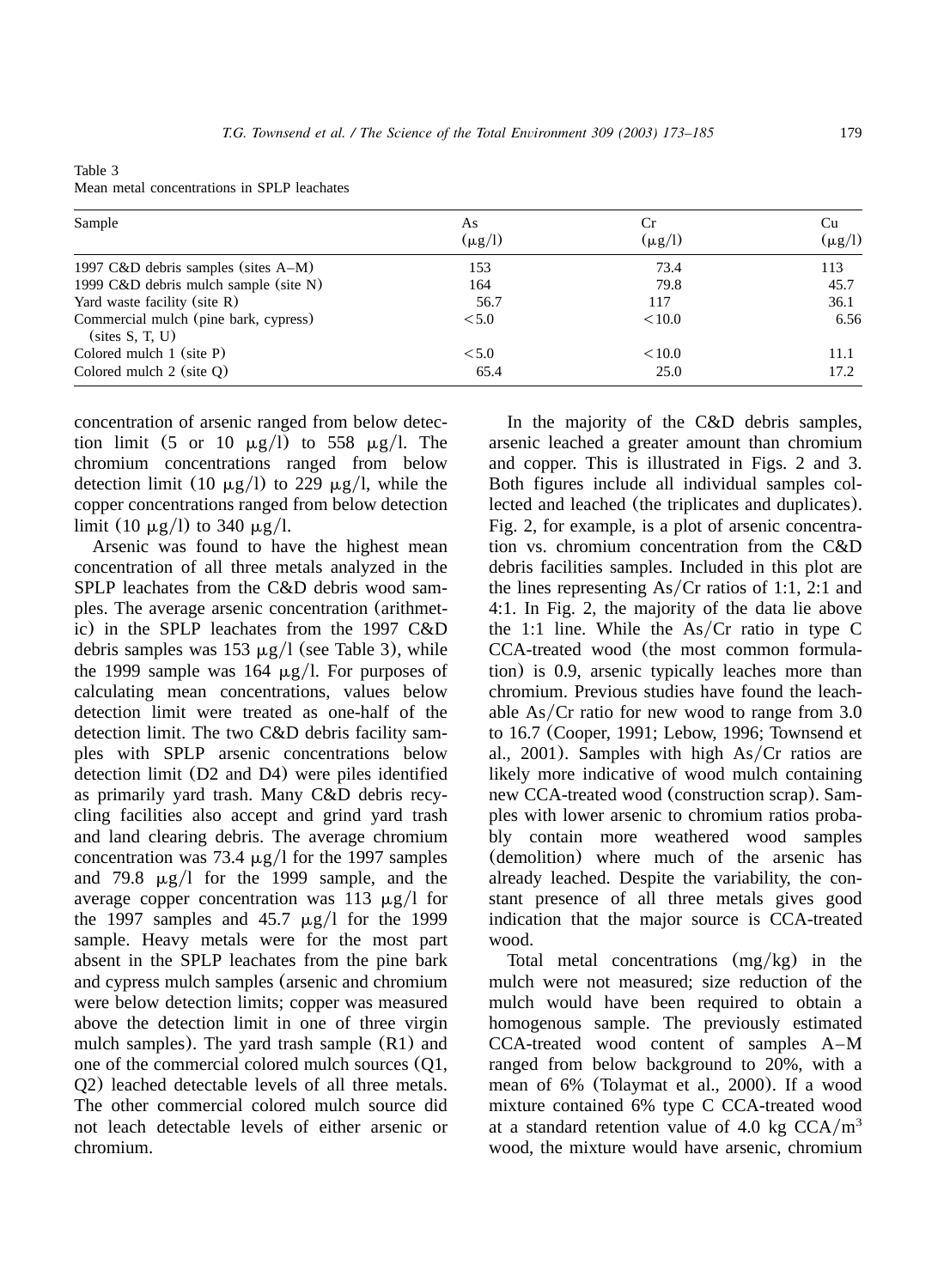<span id="page-7-0"></span>

Fig. 2. Arsenic and chromium concentrations leached from C&D wood waste.



Fig. 3. Arsenic and copper concentrations leached from C&D wood waste.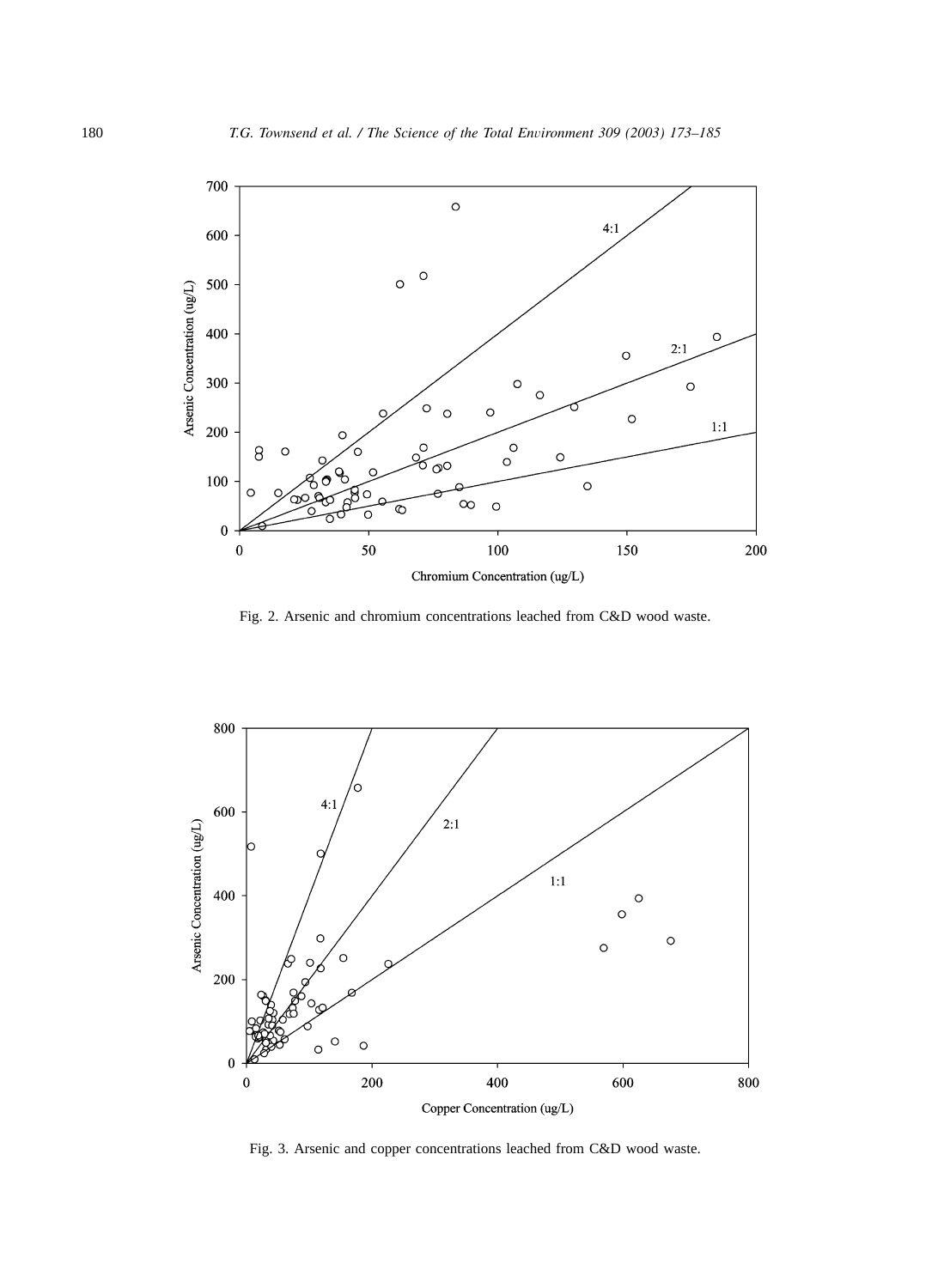Table 4 Samples exceeding Florida GWCTL for As and Cr

| Samples                                                            | No. of<br>samples | Samples<br>exceeding<br>GWCTL |    |
|--------------------------------------------------------------------|-------------------|-------------------------------|----|
|                                                                    |                   | As                            | Сr |
| 1997 C&D debris samples<br>$(sites A-M)$                           | 20                | 16                            | 5  |
| 1999 C&D debris mulch<br>sample (site N)                           | 2                 | $\mathcal{D}_{\mathcal{L}}$   |    |
| Yard waste facility (site R)                                       |                   | 1                             |    |
| Commercial virgin mulch<br>(pine bark, cypress)<br>(sites S. T. U) | 3                 |                               |    |
| Colored mulch $1$ (site P)                                         |                   |                               |    |
| Colored mulch $2$ (site $Q$ )                                      |                   |                               |    |

and copper concentrations of 84, 114 and 66 mg/ kg, respectively.

## *3.3. Comparison to groundwater guidance concentrations*

The metal concentrations in the SPLP leachates were compared to the Florida Groundwater Cleanup Target Levels (GWCTLs) for arsenic, chromium and copper. The GWCTLs for arsenic, chromium and copper are 50, 100 and 1000  $\mu$ g/l, respectively. The GWCTLs for arsenic and chromium represent risk-based concentrations that were adopted from the US Safe Drinking Water Act (SDWA) Primary Drinking Water Standards. The copper GWCTL was adopted from the SDWA secondary drinking water standard (due to aesthetic impact on drinking water). It is a common practice to compare the results of a batch leaching test such as the SPLP directly to groundwater standards to determine whether a contaminated soil or land-applied waste will present a risk of groundwater contamination ([Saranko et al., 1999](#page-11-0)). When this comparison is made, arsenic presented the greatest risk to groundwater.

Table 4 presents the number of samples that exceeded the arsenic and chromium GWCTLs by sample category. The arsenic GWCTL was exceeded in the majority of the C&D debris wood samples (18 out of 22). Arsenic was detected

above the GWCTL in the one sample of yard trash collected (sample R). While this sample was collected to represent a control for natural vegetation, it is plausible that CCA-treated wood could have been mixed with yard trash. The authors have observed CCA-treated wood in piles of yard trash waiting to be mulched and have on occasion, observed lumber and timbers and portions of fences with the piles. The commercial colored mulches behaved differently. The samples purchased from a store in south Florida leached arsenic at an average concentration of 64.5  $\mu$ g/l (above the GWCTL), while the one purchased in north Florida showed no detectable arsenic. This indicates that the south Florida sample was likely derived, at least in part, from C&D debris wood, while the north Florida one was not. This is not surprising considering the large number of C&D debris recycling facilities in south Florida. The pH results also corroborate this observation. The north Florida colored mulch was in the same range as the pine bark and cypress mulches, while the south Florida mulch leachate pH was in the range of the C&D debris wood. The authors note that the US EPA lowered the primary drinking water standard to 10  $\mu$ g/l in 2002, with drinking water facilities required to be in compliance by 2006. The Florida Department of Environmental Protection will in all likelihood, follow suit and lower the GWCTL. When results for the C&D debris facilities are compared to an arsenic threshold of 10  $\mu$ g/l, only the two C&D debris facility samples that were clearly from yard waste piles (D2 and D4) are lower.

Chromium concentrations in the SPLP leachates exceeded the GWCTL in five samples out of the 20 collected during 1997, and in sample R. However, based on the final extraction pH it is likely that the chromium was in the trivalent form rather than the more toxic hexavalent form. Chromium is added to CCA-treated wood in the hexavalent form. The hexavalent chromium reduced to trivalent chromium and in the process 'fixes' the CCA to the wood. Even if small amounts of hexavalent chromium were still present in the wood, it is only stable in oxidizing conditions and at high pH values ([Barnhart, 1997](#page-11-0)).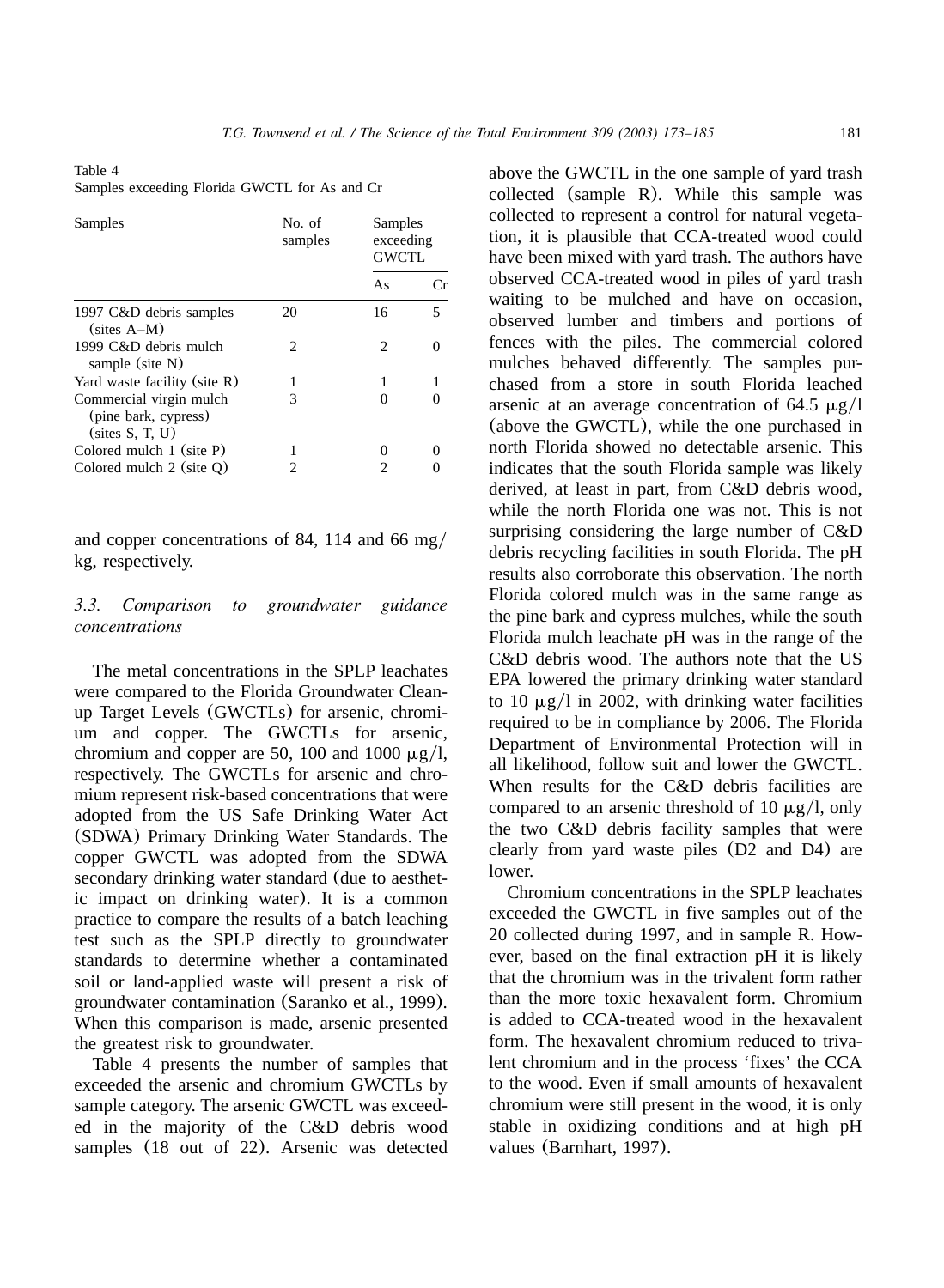<span id="page-9-0"></span>Table 5

| Percentage of CCA-treated wood needed for mulch to exceed risk-based direct exposure standards |  |  |
|------------------------------------------------------------------------------------------------|--|--|
|                                                                                                |  |  |

| Regulatory standard or guideline for direct exposure $(mg/kg)$ |     |        | % CCA-treated wood that must be<br>present for a metal to exceed guide-<br>line or standard <sup>a</sup> |      |        |                  |
|----------------------------------------------------------------|-----|--------|----------------------------------------------------------------------------------------------------------|------|--------|------------------|
|                                                                | As  | Cr     | Cu                                                                                                       | As   | Cr     | Cu               |
| US EPA soil screening level                                    | 0.4 | $NA^b$ | <b>NA</b>                                                                                                | 0.02 | $NA^a$ | $NA^a$           |
| Residential Florida soil<br>cleanup target level               | 0.8 | 210    | 110                                                                                                      | 0.04 | 7.0    | 6.1              |
| Industrial Florida soil<br>cleanup target level                | 3.7 | 420    | 76 000                                                                                                   | 0.18 | 14     | Cannot<br>exceed |
| US EPA domestic wastewater<br>sludge rule (EPA $503$ )         | 41  | NA     | 1500                                                                                                     | 1.9  | NA.    | 83               |

 $A$  Based on 6.4 kg CCA/m<sup>3</sup> wood, type C CCA-treated wood.

<sup>b</sup> Not applicable; no standard or guideline exists.

The comparison with the GWCTL may or may not reflect a realistic risk to the environment. The actual concentration in the groundwater will depend on factors such as how much mulch is applied, how often, the type of soil underneath the mulch, the depth to the groundwater table, and the degree of dilution in the groundwater. Thus, actual impact on the groundwater would require additional investigation. It can be said, however, that arsenic does leach from C&D debris wood mulch at concentrations that would limit its application if current Florida policy practices for waste materials were applied. It is also likely that the continued application of this type of mulch will result in increased soil arsenic concentrations.

## *3.4. Direct exposure*

The assessment of direct exposure risk is usually carried out by measuring the total concentration of a chemical in a soil or waste  $(mg/kg)$  and comparing to an appropriate risk-based concentration. These risk-based concentrations are developed using an assumed pathway of exposure and appropriate toxicological data. The US EPA has developed a set of soil screening levels (SSLs) for different chemicals using this approach ([US EPA,](#page-12-0) [1996b](#page-12-0)), and many states such as Florida ([FAC,](#page-11-0) [2000](#page-11-0)) have modified this approach with statespecific assumptions. Thus, to examine the risk of direct exposure to a given metal, total metal concentrations ( $mg/kg$  dry mass) are compared to Florida's soil clean-up target levels (SCTL). The Florida residential SCTLs for arsenic, chromium, and copper are 0.8, 210 and 110 mg/kg, respectively ([FAC, 2000](#page-11-0)).

While no measurements of the total concentration of arsenic, chromium and copper were conducted as part of this study, the concentration of various mixes of untreated mulch with CCAtreated mulch can be compared to the risk-based pollutant concentrations because the concentration of arsenic, chromium and copper are defined for different grades of treated wood. For example, type C CCA-treated wood (the most common formulation) at a standard retention value of 6.4 kg/m<sup>3</sup> (kg of CCA/m<sup>3</sup> of wood) would have arsenic, chromium and copper concentrations of 2100, 3000 and 1800 mg/kg, respectively. Assuming that untreated wood has negligible concentrations of these three metals, the amount of CCA-treated wood that must be present within a mulch mix to surpass various risk-based standards can be calculated as presented in [Eq.](#page-10-0) (1).  $M_r$ represents the concentration of metal *x* (As, Cu or Cr) in CCA treated wood (mg/kg). SCTL, is the SCTL of metal *x*. While [Eq.](#page-10-0) (1) calculates the allowable fraction of CCA-treated wood that will meet Florida's SCTLs, this value can be substitut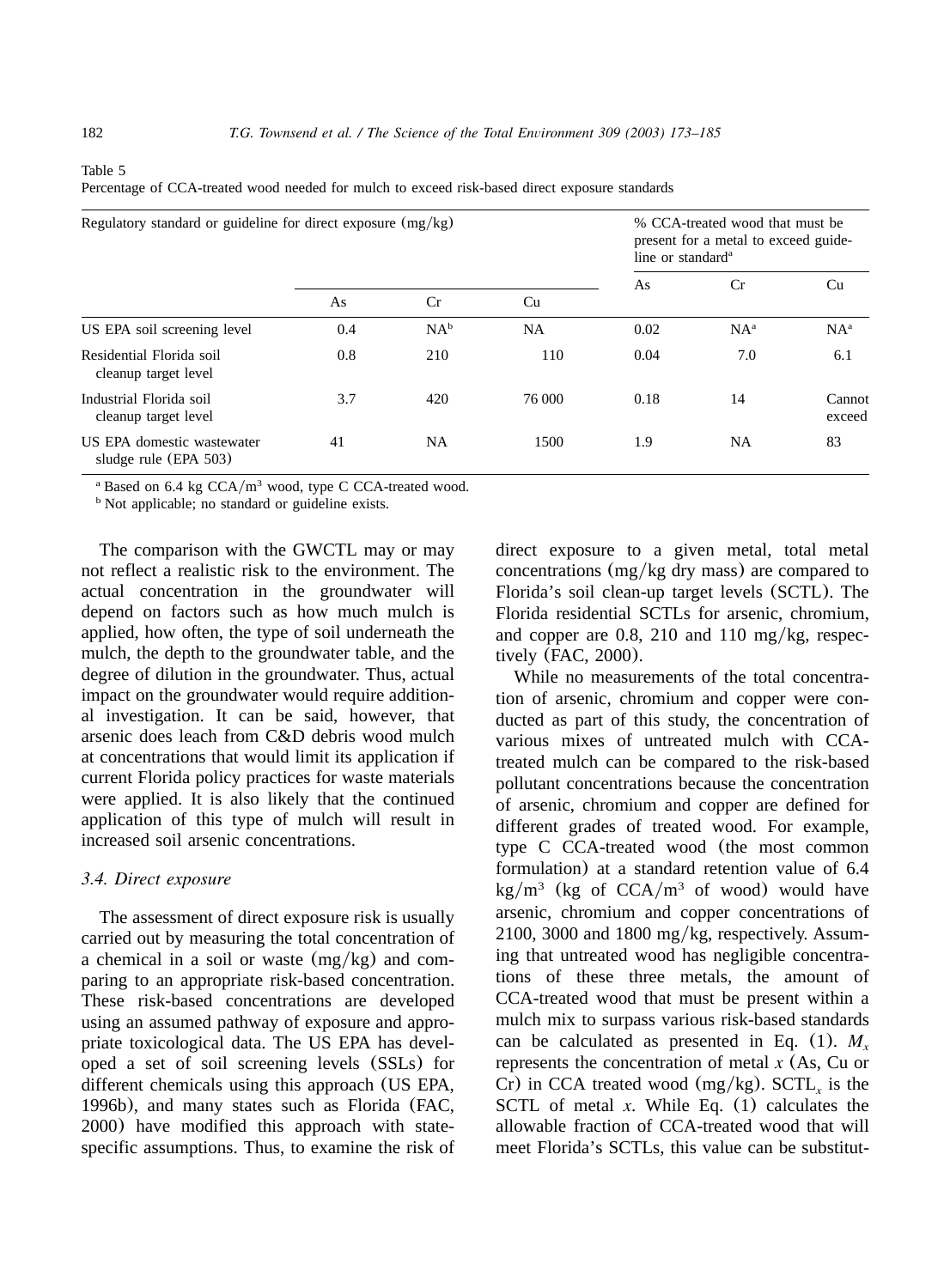<span id="page-10-0"></span>ed for other risk-based concentrations (see [Table](#page-9-0) [5](#page-9-0)).

$$
\%{\rm CCA}_{\rm allowed} = \frac{\rm SCTL_x \left(\frac{mg}{kg}\right)}{M_{\rm xCCA} \left(\frac{mg}{kg}\right)} \times 100\tag{1}
$$

As was the case with the leaching-to-groundwater pathway, arsenic was the most problematic. When considering Florida's residential SCTL for arsenic (0.8 mg/kg), a wood mixture containing 0.04% CCA-treated wood would exceed the SCTL. While Florida's residential SCTL for arsenic is relatively low, it is not out of line with many other locations. In a survey of state arsenic soil standards, residential arsenic standard concentrations ranged from 0.1 mg/kg (for the state of Arkansas) to 250 mg/kg (for the state of Montana), with 14 out of the 21 states surveyed being less than 10 mg/kg. States with high risk-based standards used different risk assumptions or set the standard to background arsenic concentrations [\(AEHS, 1998](#page-11-0)). Florida's background arsenic concentration (geometric mean) has been reported to be 0.42 mg/kg [\(Chen et al., 1999](#page-11-0)). It should be noted that untreated wood could have arsenic concentrations somewhat above  $0.8 \text{ mg/kg}$ . But even when comparing to a higher risk-based standard, such as  $10 \text{ mg}/$ kg, the amount of CCA present that would cause the mulch to exceed would still be less than 1%.

Perhaps the greatest uncertainty in the application of risk-based standards such as those used for assessment of contaminated soils and soil-like waste materials (e.g. compost, cement kiln dust) are the exposure assumptions. Risk-based regulatory levels such as Florida's SCTLs are based on direct exposure to soil-like particles. However, exposure from touching CCA-treated wood, especially larger particles may be different. This warrants further investigation. Also, processed wood has different physical and chemical characteristics as compared to soil. Certainly, the average particle size of wood is greater than that for soil, and thus the input assumptions to the risk equations would differ. However, the long-term fate of the mulch is that it will become part of the soil as the material breaks down over time.

#### *3.5. Recommended management practices*

The results of this study and previous work ([Tolaymat et al., 2000](#page-11-0)) indicate that CCA-treated wood does have a strong potential to become part of processed wood mulch produced at C&D debris recycling facilities. While the extent of the risk posed by land application of this material may be debated, the results presented herein warrant caution. Several steps can be taken to minimize introduction of CCA-treated wood into landscaping mulch and playground buffer. Regulatory agencies should develop clear policies and regulations that prohibit inclusion of CCA-treated wood in mulch. Wood mulchers need to be educated as to the need to separate out treated wood prior to grinding. While visual identification can prove difficult, several strategies may be employed. New CCAtreated wood can usually be recognized by color and removed. Weathered wood is more difficult, but certain types of wood loads contain large amounts of CCA-treated wood and can be disposed of in separate areas. These include deck, dock and fence demolitions, and distinct items such as utility poles. Stains that react with CCA-treated wood can be also utilized as spot checks ([Blassino et](#page-11-0) [al., 2002](#page-11-0)). Future technologies may include portable or conveyor-fixed sensors to identify CCAtreated wood ([Solo-Gabriele et al., 2001](#page-11-0)). CCA-treated wood diverted from mulching should be disposed of properly or recycled if markets exist.

# **4. Conclusion**

Processed wood samples collected from C&D debris facilities in Florida were found to leach arsenic, copper and chromium as a result of the presence of CCA-treated wood. Select samples of virgin wood mulch products (pine bark, cypress mulch) were found to leach little, if any, of the three metals tested. Arsenic presented the biggest problem when the results were compared to Florida's risk-based target concentrations for groundwater. Since contamination of groundwater would depend on many factors such as underlying soil type, rate of mulch application, extent of application, and depth of groundwater, the results do not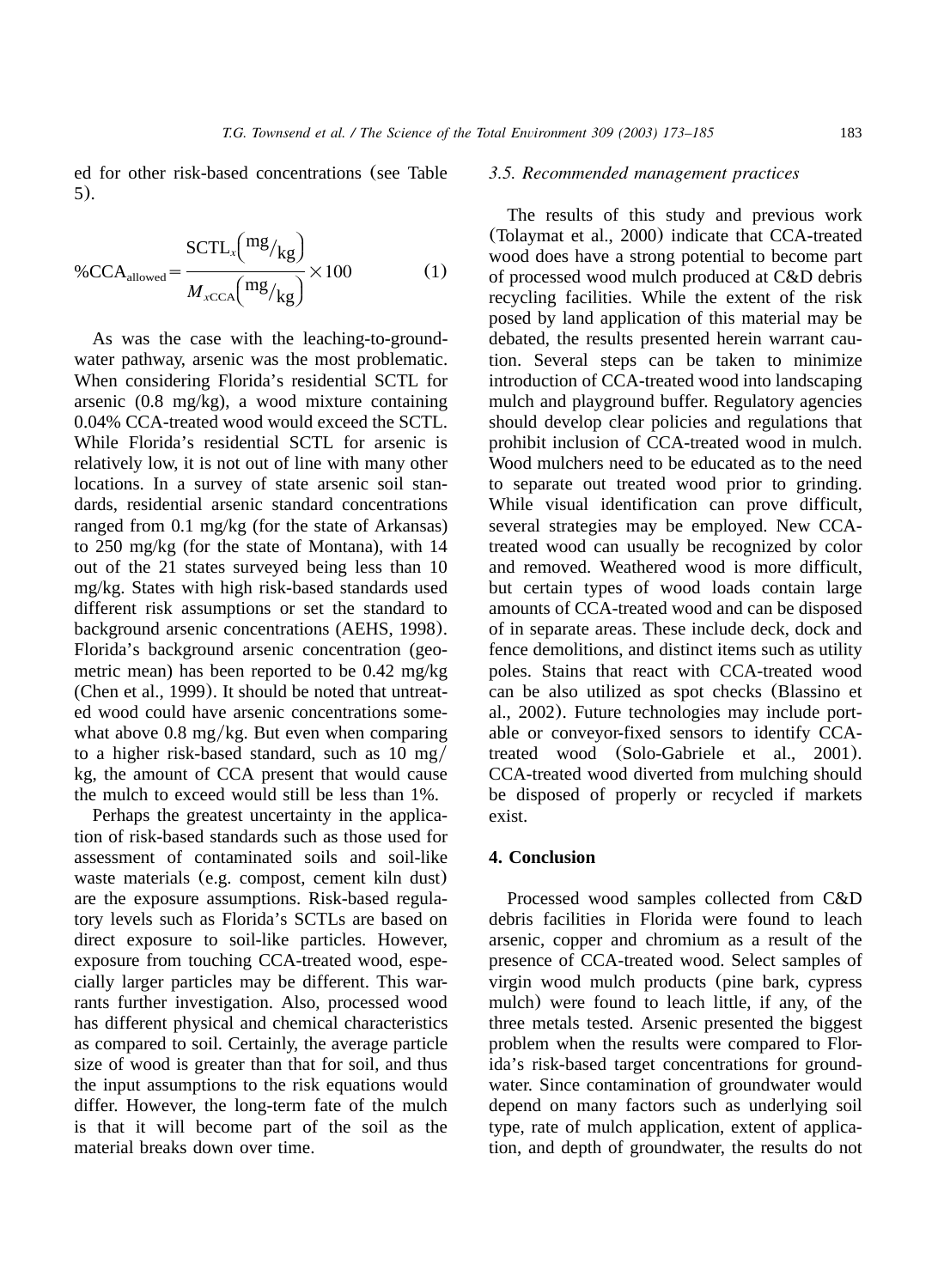<span id="page-11-0"></span>directly indicate that groundwater contamination will occur. They do, however, indicate that this practice warrants further examination and control. When looking at direct exposure risks, mass balance calculations showed that less than 0.1% CCA would cause the mulch to exceed Florida's clean soil levels for arsenic. Steps were outlined to minimize the inadvertent disposal of CCA-treated wood through applications such as mulch.

## **Acknowledgments**

This work was funded by the Florida Center for Solid and Hazardous Waste Management (Gainesville, Florida, USA). Thanks are extended to the construction and demolition debris recycling facility owners and operators for facilitating the sampling events.

## **References**

- American Wood Preservers' Association. American Wood Preservers' Association book of standards. Grandbury, TX: American Wood Preservers' Association, 1999.
- American Wood Preservers' Institute. Answers to often-asked questions about treated wood, 2nd ed. Vienna, VA: American Wood Preservers Institute, 1995.
- Association for the Environmental Health of Soils. Study of state soil arsenic regulations. MA: Amherst, 1998.
- Barnhart J. Chromium chemistry and implication for environmental fate and toxicity. J Soil Contam 1997;6(6):561-568.
- Bebee E, England J. Lead concentrations in processed C&D wood. Biocycle 1998;39(3):32 –33.
- Blassino M, Solo-Gabriele H, Townsend T. Sorting technologies for CCA-treated wood. Waste Manag Res 2002;20:290 – 301.
- Brown C, Eaton R, Thorp C. Effects of chromated copper arsenate (CCA) wood preservative on early fouling community formation. Mar Environ Pollut 2001;42(11):1103 – 1113.
- Chen M, Ma L, Harris W. Baseline concentrations of 15 trace elements in Florida surface soils. J Environ Qual 1999;28(4):1173–1181.
- Cooper P. Leaching of CCA from treated wood: pH effects. Forest Prod J 1991;41(1):30 –32.
- Cooper P, Ung Y. Environmental impact of CCA poles in service. Paper no. IRG/WP 97-50087. Stockholm, Sweden: International Research Group, 1997.
- Decker P, Cohen B, Butala J, Gordon T. Exposure to wood dust and heavy metals in workers using CCA pressuretreated wood. Sci Occup Environ Health Saf 2002;63(2):166 –171.
- Florida Administrative Code. Florida soil cleanup target levels, chapter 62-777. Florida Department of Environmental Protection, 2000.
- Flemming CA, Trevors JT. Copper retention and toxicity in a freshwater sediment. Water Air Soil Pollut 1989;40(3– 4):419 –432.
- Gordon T, Spanier J, Butala J, Ping L, Rossman T. In vitro bioavailability of heavy metals in pressure treated wood dust. Toxicol Sci 2002;67(1):32 –37.
- Hageman P, Briggs P, Desborough G, Lamothe P, Theodorakos P. Synthetic precipitation leaching procedure (SPLP) leachate chemistry data for solid mine-waste composite samples from southwestern New Mexico, and Leadville, Colorado. Denver, CO: U.S. Department of Interior USGS, 2000.
- Hingston J, Collins C, Murphy R, Lester J. Leaching of chromated copper arsenate wood preservatives: a review. Environ Pollut 2001;111:53 –66.
- Hughes MF, Mitchell CT, Edwards BC, Rahman MS. In vitro percutaneous absorption of dimethylarsenic acid in mice. J Toxicol Envion Health 1995;45:101 –112.
- Jang Y, Townsend T. Occurrences of organic pollutants in recovered soil fines from construction and demolition waste. Waste Manage 2001;21:703 –715.
- Lebow S. Leaching of wood preservative components and their mobility in the environment. General technical report FPL-GTR-93. Forest Products Laboratory, Madison, WI: U.S. Department of Agriculture, Forest Service, 1996.
- Rahman MS, Hughes MF. In vitro percutaneous absorption of sodium arsenate in B6C3F1 mice. Toxicol Vitro 1994;8(3):441 –448.
- Saranko C, Halmes C, Tolson K, Roberts S. Development of soil cleanup target levels (SCTLs), chapter 62-777. Gainesville, FL: F.A.C. Center for Environmental & Human Toxicology, University of Florida, 1999.
- Solo-Gabriele HM, Townsend T, Penha J, Tolaymat T, Calitu V. Generation, use, disposal, and management options for CCA treated wood. Gainesville, FL: Florida Center for Solid and Hazardous Waste Management, 1998.
- Solo-Gabriele HM, Townsend T. Disposal practices and management alternatives for CCA-treated wood waste. Waste Manage Res 1999;17:378 –389.
- Solo-Gabriele H, Townsend T, Hahn D, Moskal T, Hosein N, Jambeck J, Jacobi G, Iida K. On-line sorting technologies for CCA-treated wood. Tallahassee, FL: Florida Department of Environmental Protection, 2001.
- Sposito G, Lund LJ, Chang AC. Trace metal chemistry in arid-zone field soils amended with sewage sludge: I fractionation of Ni, Cu, Zn, Cd And Pb in solid phases. Soil Sci Soc Am J 1982;46:260 –264.
- Stilwell DE, Gorny KD. Contamination of soil with copper, chromium and arsenic under decks built from pressure treated wood. Bull Environ Contam Toxicol 1997;58(1):22 – 29.
- Tolaymat TM, Townsend TG, Solo-Gabriele H. Chromated copper arsenate-treated wood in recovered wood. Environ Eng Sci 2000;7(1):19 –28.
- Townsend T, Solo-Gabriele H, Stook K, Tolaymat T, Song J, Hosein N, Khan B. New lines of CCA-treated wood